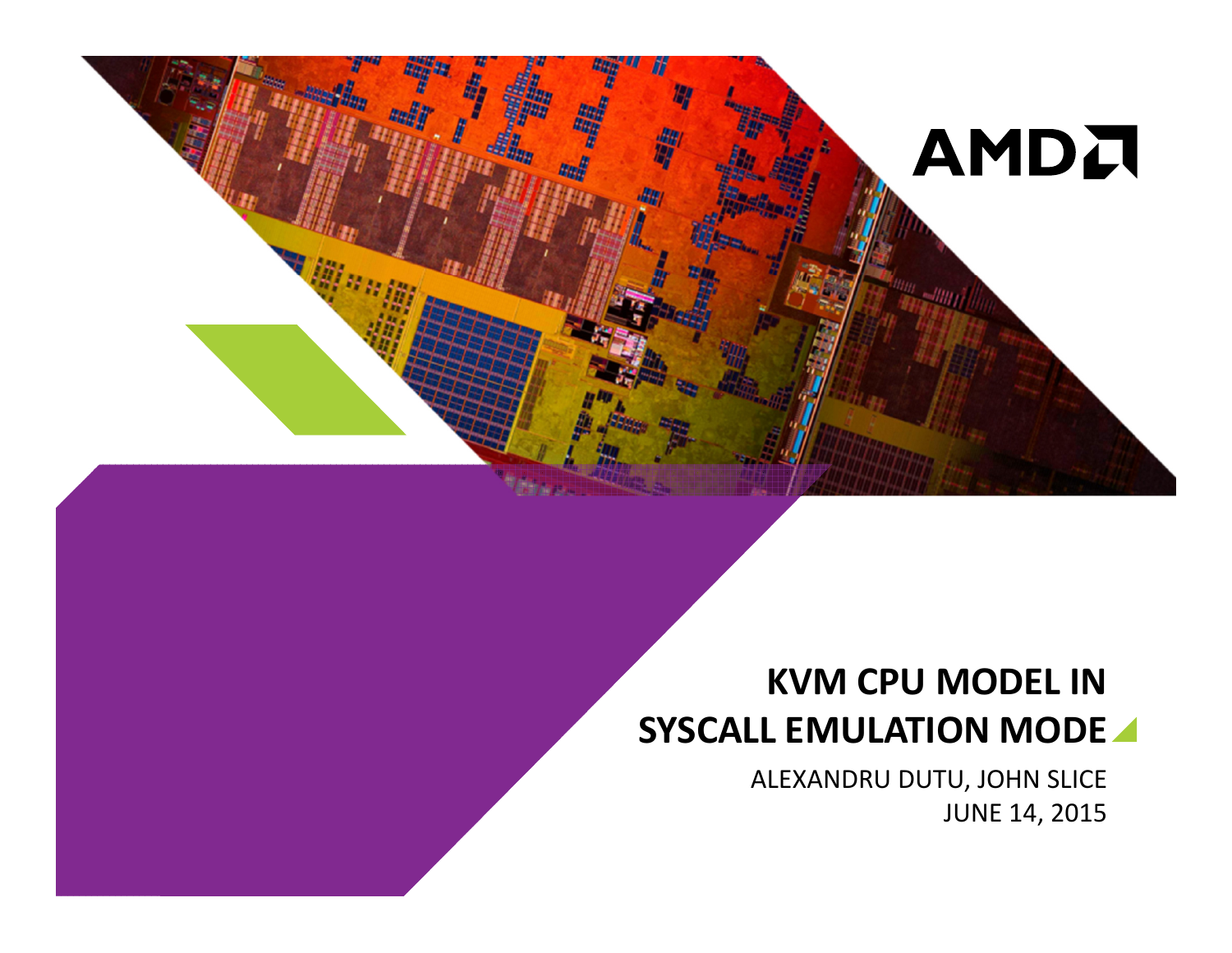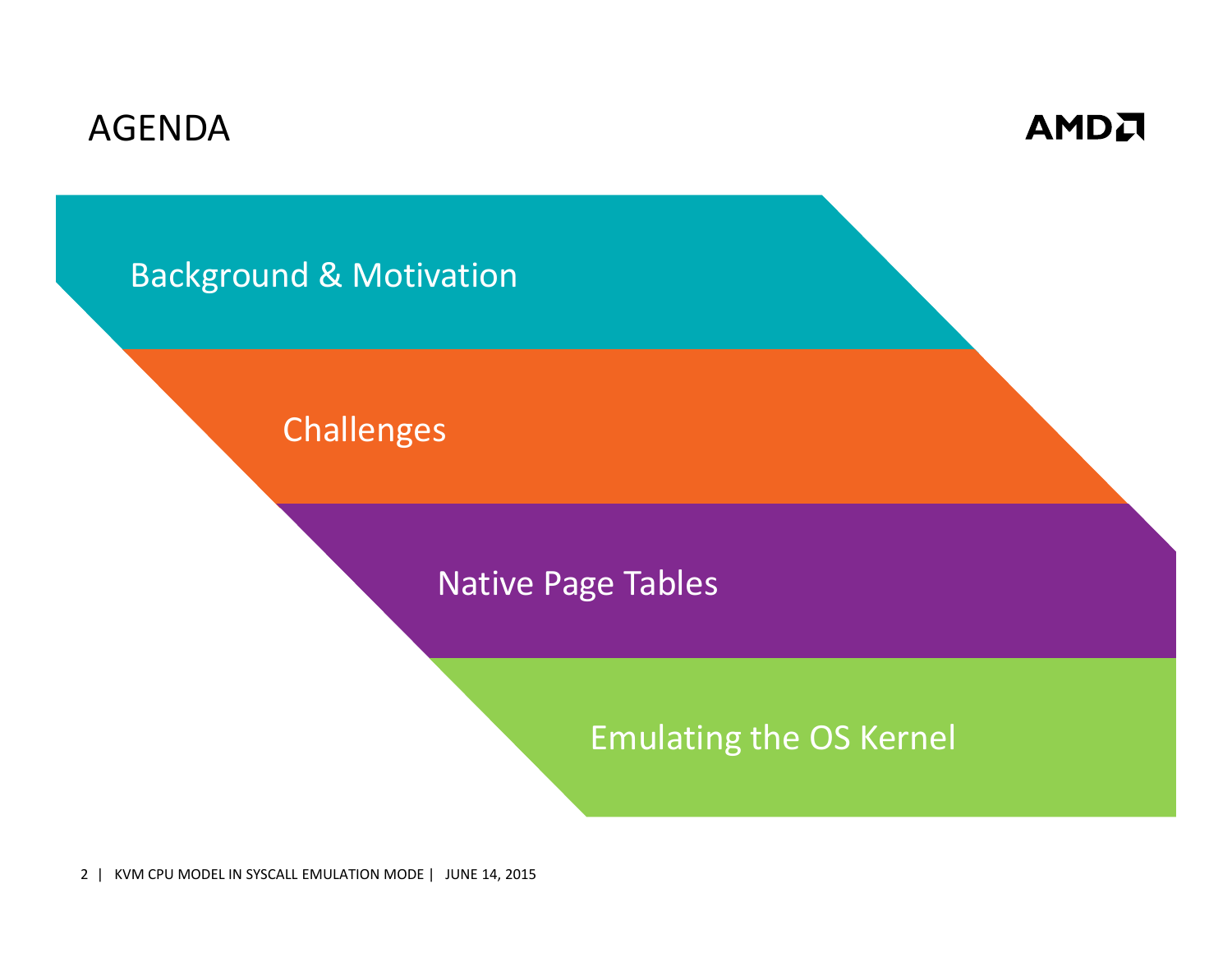# BACKGROUND

# **AMDA**

▲ Kernel-based Virtual Machine (KVM)

- ‒ Linux kernel becomes a hypervisor
- ‒ Driver for user space communication
- ‒ IOCTL user level API

# KVM CPU model

- ‒ Sets up a virtual machine (VM), using KVM
- ‒ Runs code to be simulated inside the VM at hardware speeds
- Syscall Emulation (SE) mode
	- ‒ Simulated user space code
	- ‒ Emulated kernel space code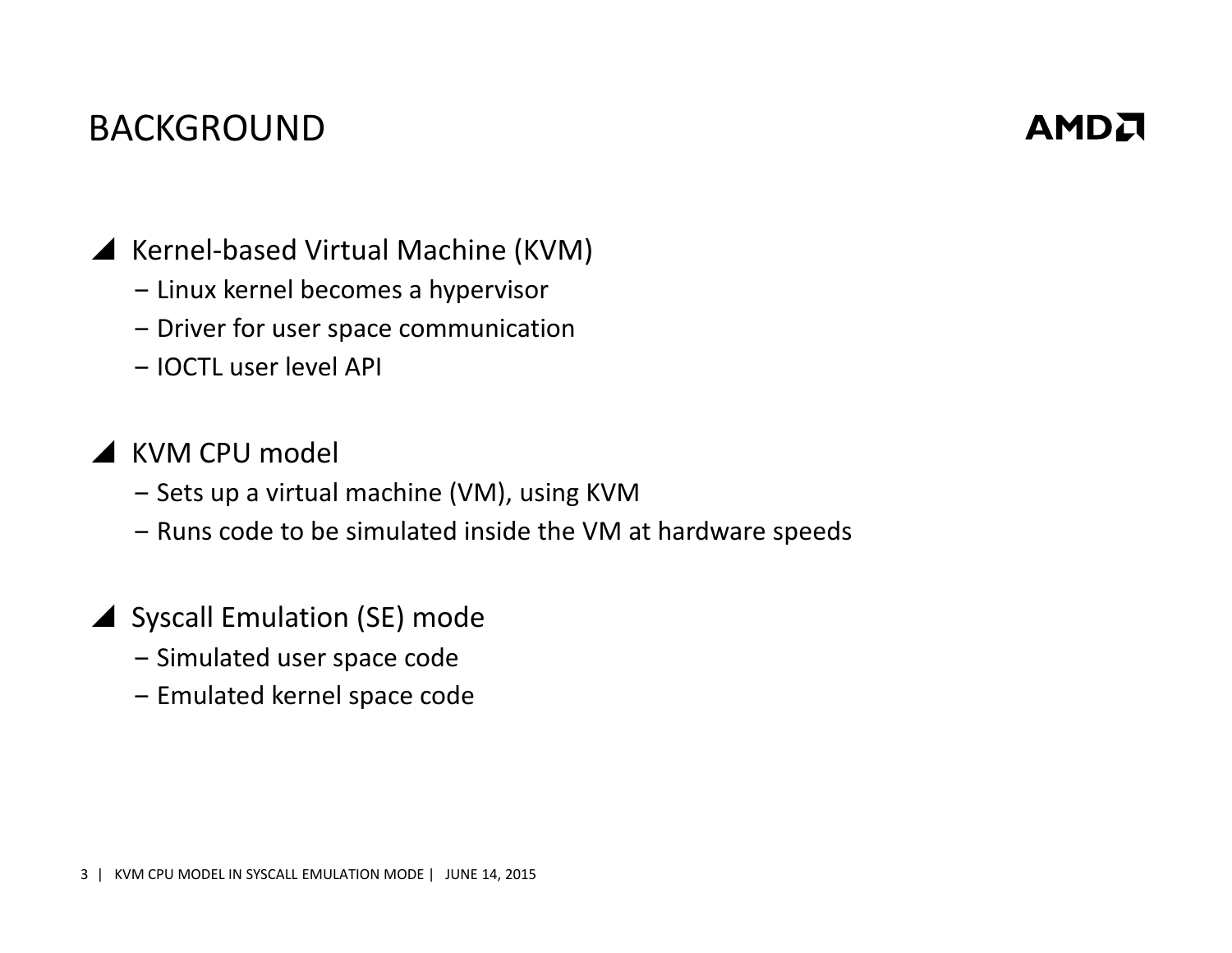#### WHY KVM IN SE MODE?

# AMDA

▲ Fast-forwarding at hardware speeds using KVM is a great capability

- ‒ Currently only available in FS mode
- Syscall Emulation (SE) mode has a number of advantages
	- ‒ No need to set up disk images, boot kernel, etc.
	- ‒ Debugging & analysis of simulated code is much easier
		- $-$  Only your application code is running inside gem ${\bf 5}$
	- ‒ No need to write complete functional device drivers for experimental devices
	- ‒ In some environments, the loss of accuracy from not modeling the OS is tolerable
		- ‒ Compute-bound applications
		- ‒ I/O is done primarily through user-level operations

# Very valuable to be able to combine these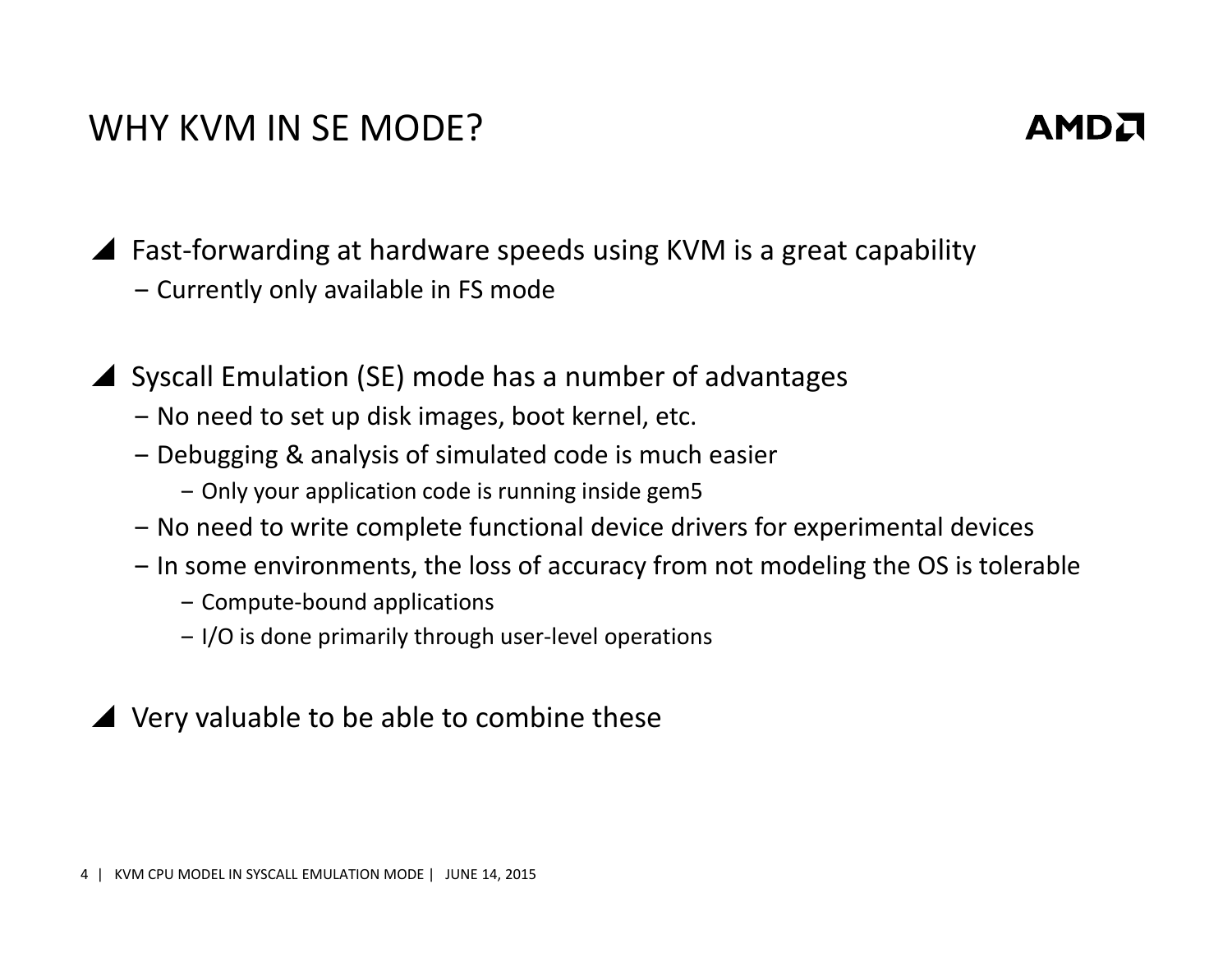# KVM CPU MODEL





5| KVM CPU MODEL IN SYSCALL EMULATION MODE | JUNE 14, 2015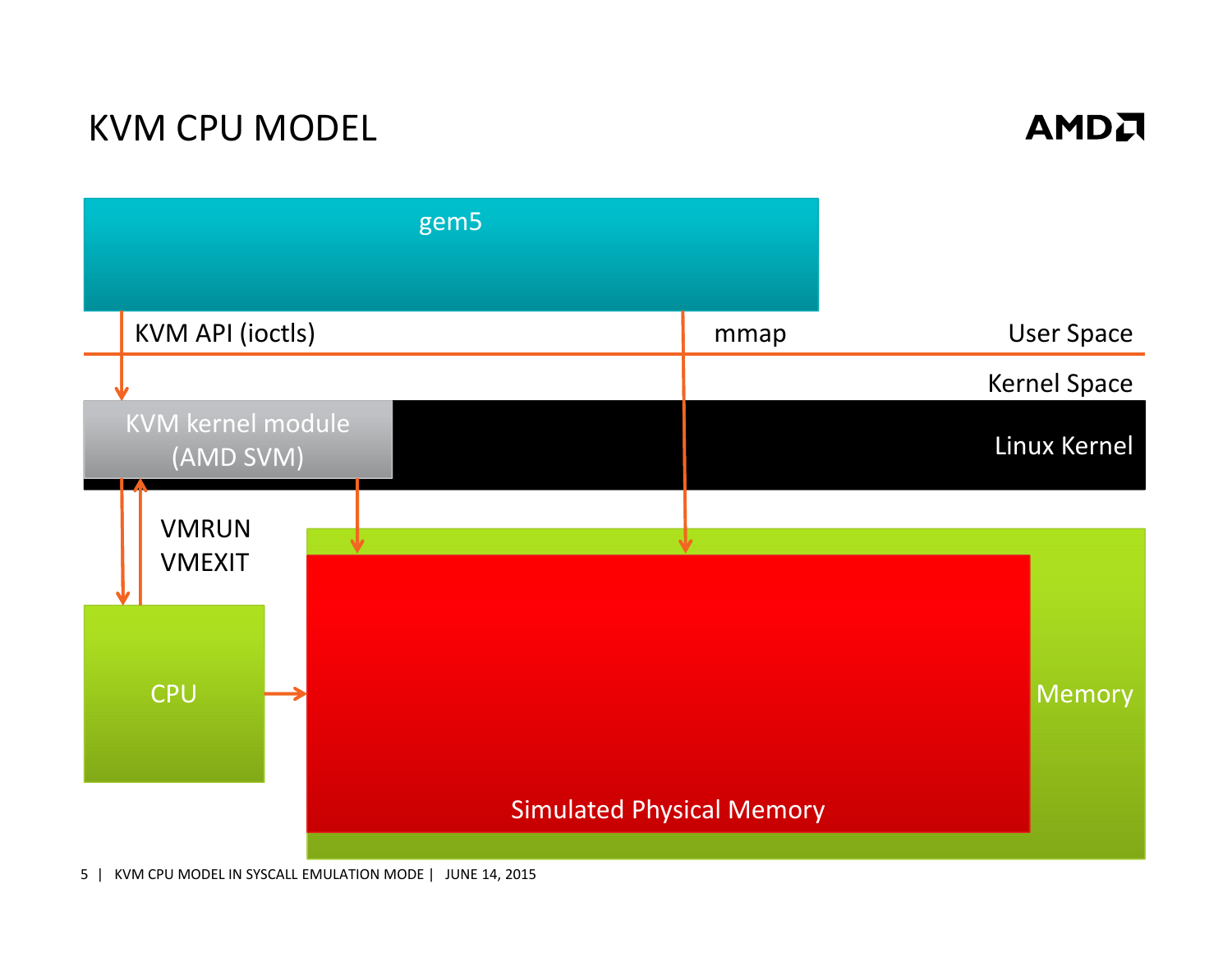# KVM CPU MODEL

# **AMDA**

- ▲ Full-System mode behavior:
	- ‒ gem5 loads a kernel image
	- ‒ KVM CPU model starts executing the kernel image
	- ‒ Simulated OS sets up and manages VM guest page tables within VM
	- ‒ Simulated OS handles application exceptions (system calls, page faults) within VM
	- ‒ Control returns to gem5 only on MMIO access or to process scheduled event
- Syscall-Emulation mode desired behavior:
	- ‒ Execute just user space code in a VM
	- ‒ Exit the VM when going to kernel space (system calls, page faults)
	- ‒ Return to the VM when leaving the kernel space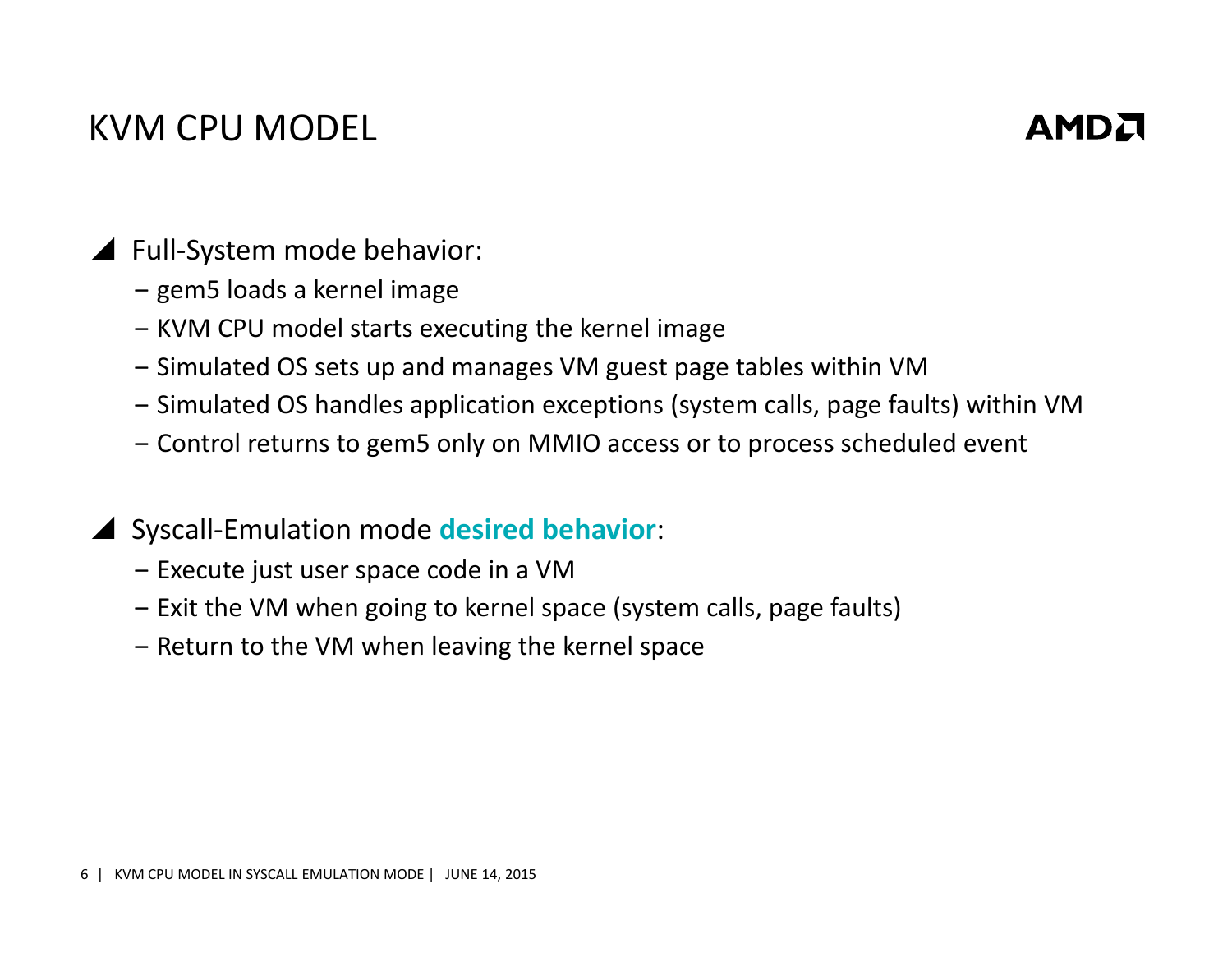### CHALLENGES

# **AMDA**

▲ Hardware virtualization requires native page tables for guest->host mapping<br>SE laver avrightly uses a simple strumers

- SE layer currently **uses a simple std::map**
- ‒ Need to enable gem5 to build & manipulate native page tables in SE mode

 $\blacktriangle$  Need to set up CPU state (control regs etc.) for user-level execution – KVM expects <mark>(non-existent) guest OS to set this state</mark>

▲ Need to redirect application page faults into SE layer

- ‒ Needed to grow stack on demand
- ‒ KVM wants to redirect these to (non-existent) guest OS
- ▲ Need to redirect system calls into SE layer
	- ‒ Again, KVM lets the (non-existent) guest OS handle these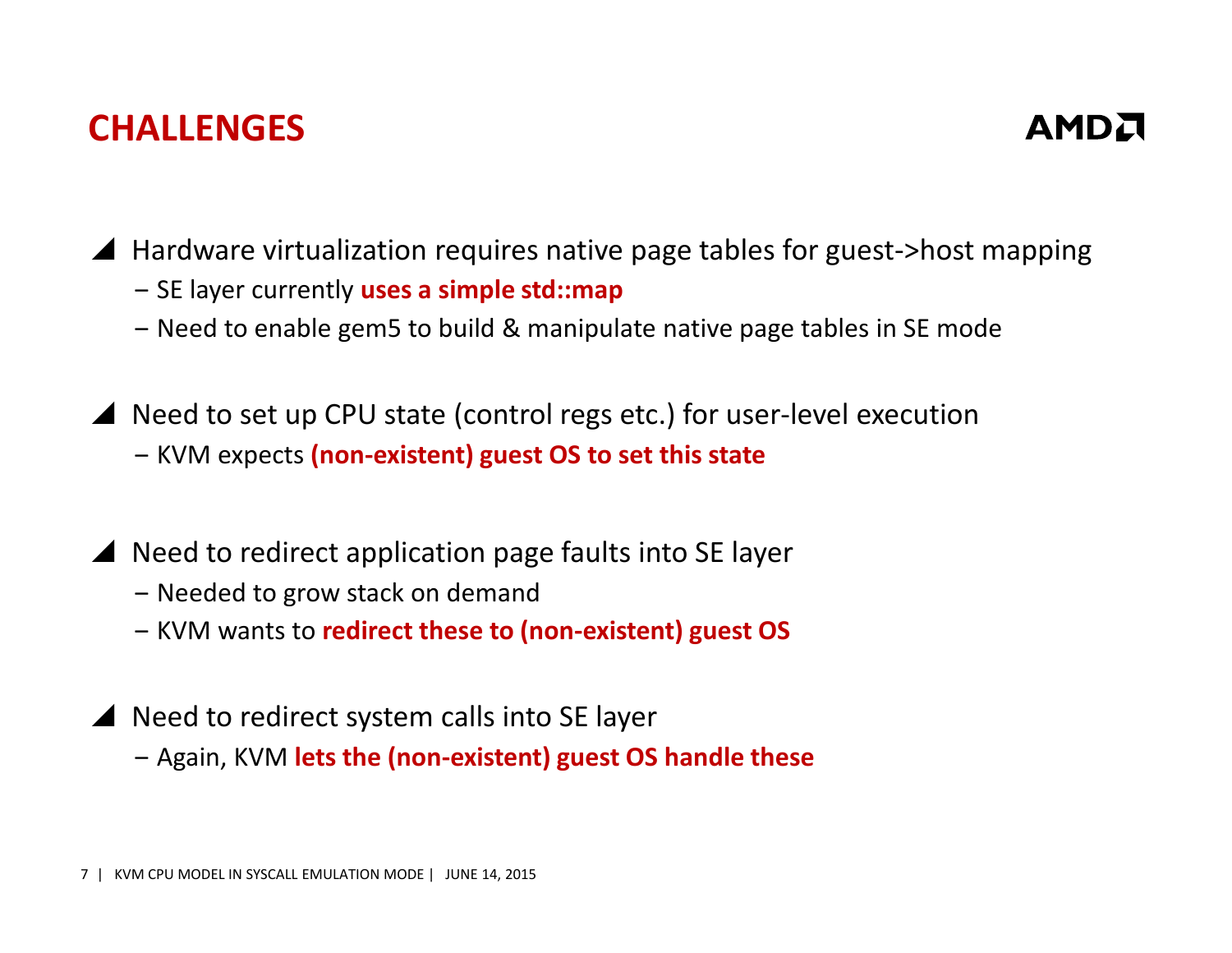### NATIVE PAGE TABLES

### **AMDA**

- Reside in simulated physical memory
	- ‒ walkable by the VM, during app simulation
	- ‒ and by gem5 during the emulation of syscalls
- ▲ Compliant with ISA specifications
	- ‒ refactored SE page table class to allow optional native page table implementation
	- ‒ built template class to handle multi-level page tables, including x86 specialization



8| KVM CPU MODEL IN SYSCALL EMULATION MODE | JUNE 14, 2015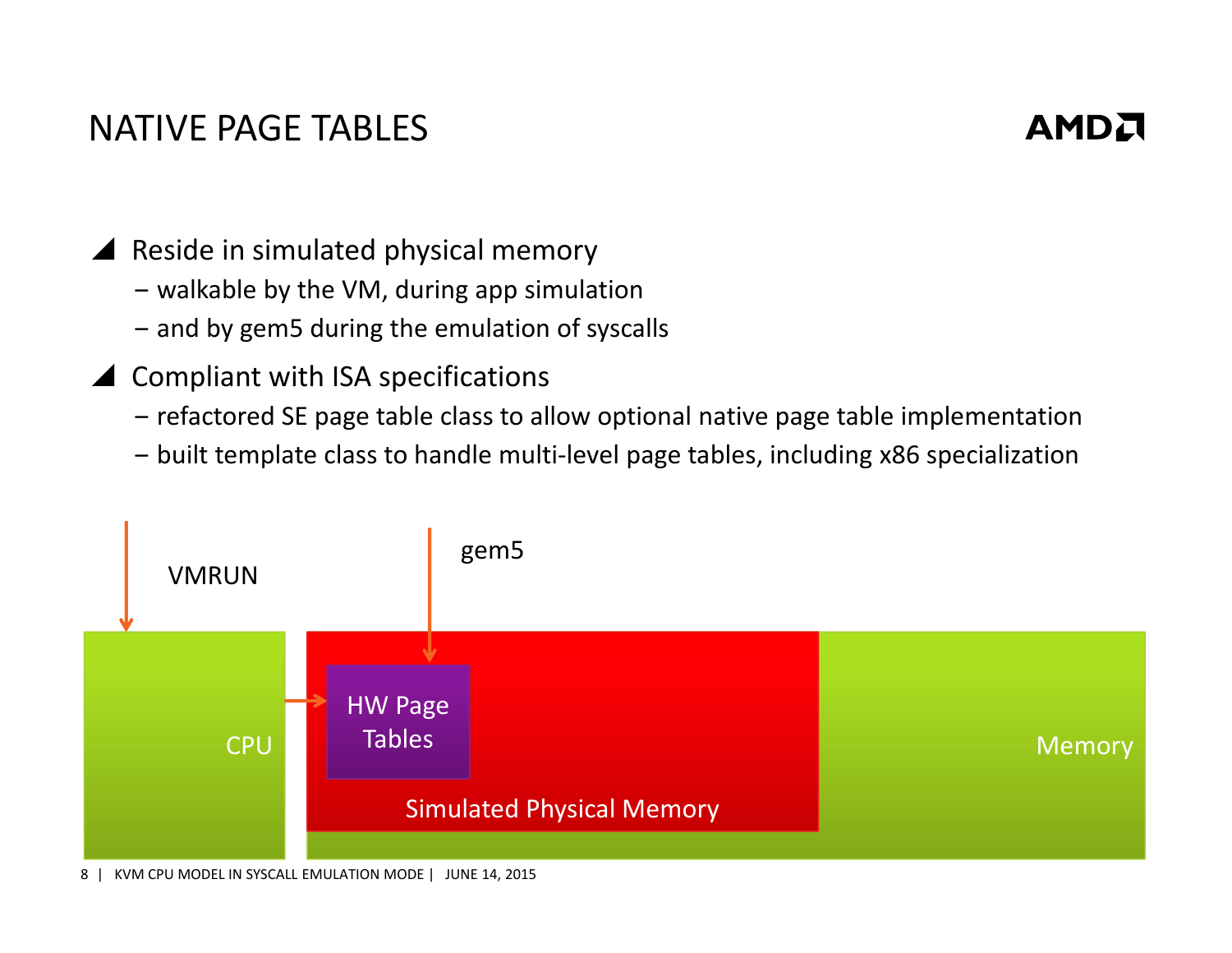### EMULATING THE OS KERNEL: SETUP



 $\blacktriangle$  Getting the VM in a state which can execute user space code:

- ‒ added additional code and data segments for ring 0
- ‒ modified the GDT accordingly
- ▲ Enabling exception handling
	- ‒ added Interrupt Description Table (IDT)
	- ‒ changed the Task State Segment (TSS)
	- ‒ added Interrupt Stack Table (IST)





9| KVM CPU MODEL IN SYSCALL EMULATION MODE | JUNE 14, 2015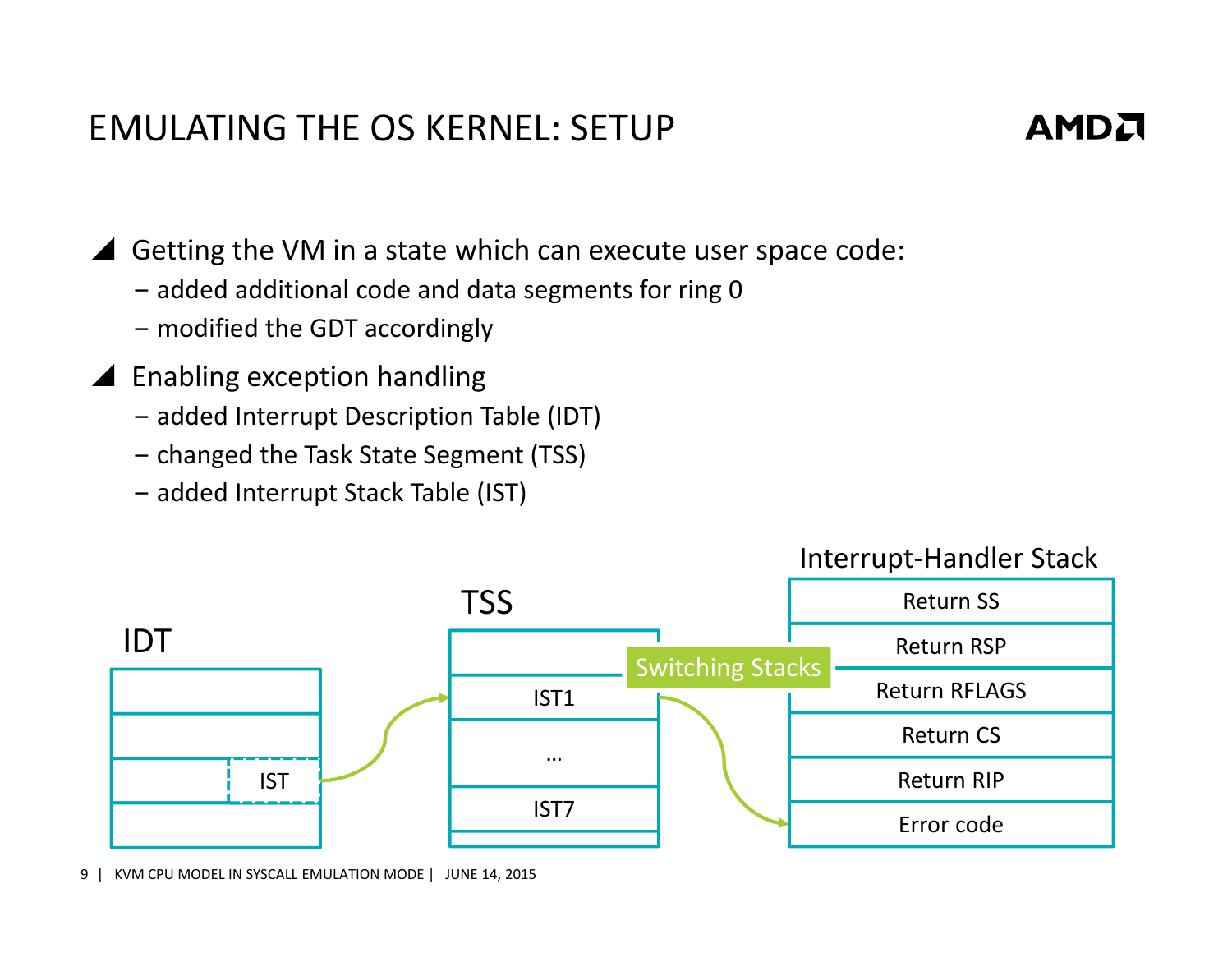#### EMULATING THE OS KERNEL: HANDLING EXCEPTIONS**AMDA**

# Redirecting syscalls to SE layer

- ‒ created small native syscall handler passed to VM
- ‒ the handler triggers KVM exit through an MMIO operation
- ‒ gem5 emulates the syscall

VMRUN

- Redirecting page faults to SE layer
	- ‒ created small native page-fault handler passed to VM
	- ‒ the handler triggers KVM exit through an MMIO operation
	- ‒ gem5 fixes the stack (the only demand paging scenario)

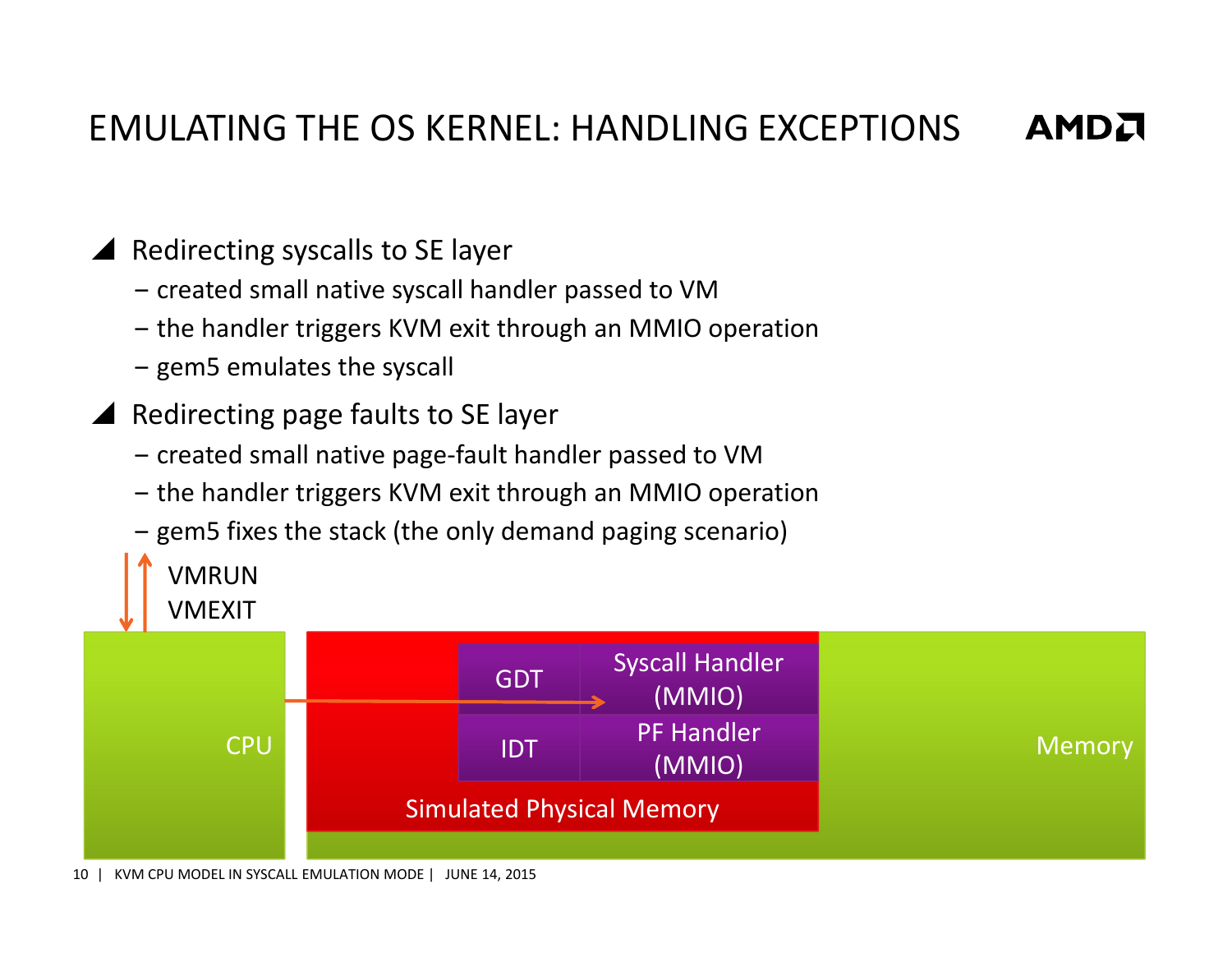# RECAP

#### **AMDA**



11| KVM CPU MODEL IN SYSCALL EMULATION MODE | JUNE 14, 2015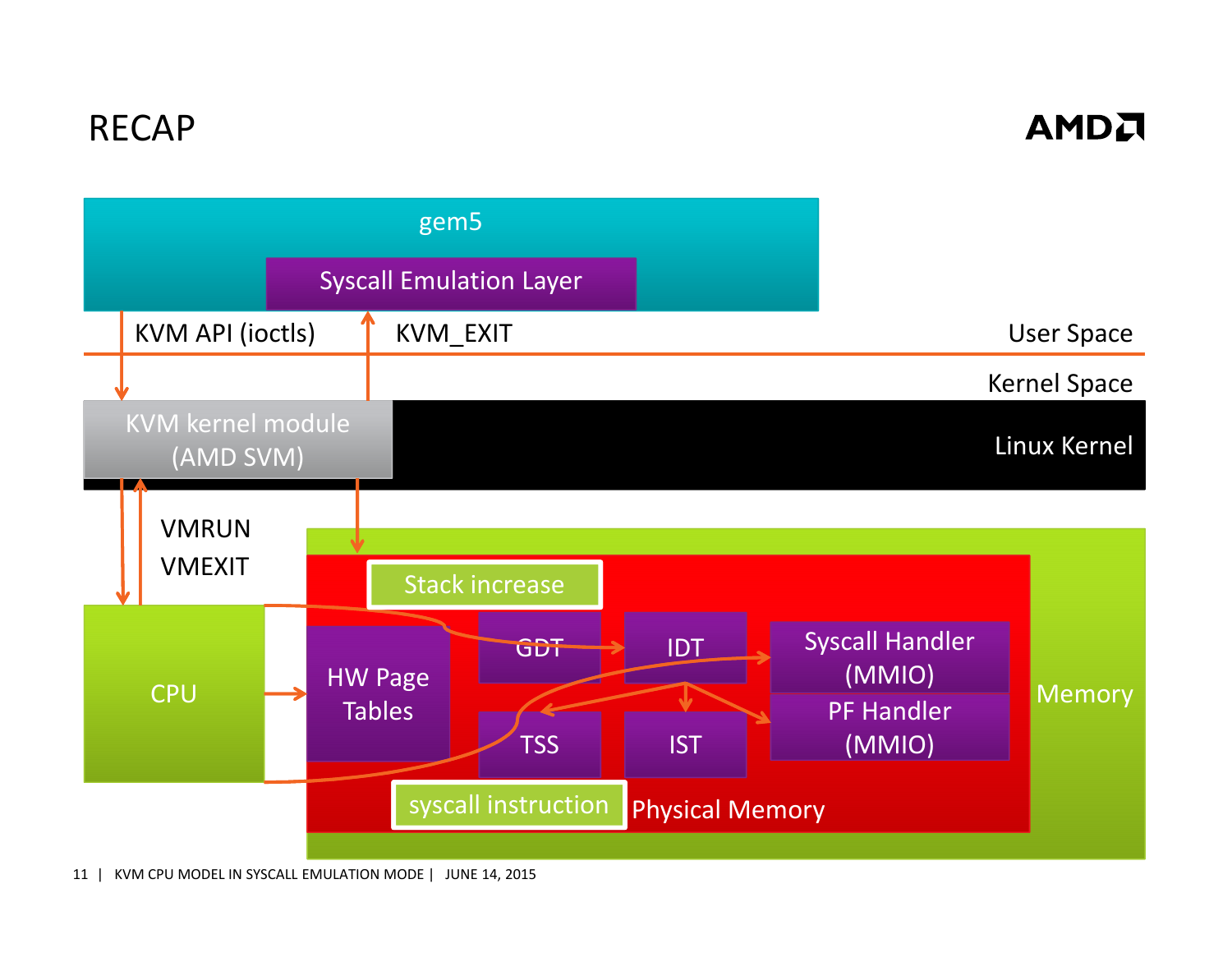# **CONCLUSION**

IS IT POSSIBLE FOR A VM TO EXECUTE JUST USER SPACE CODE?

AMDA

Indeed it is, now that gem5…

- ▲ uses ISA native page tables shared with the VM
- sets the VM state as if an OS kernel just booted
- supports ISA native syscall and exception handling